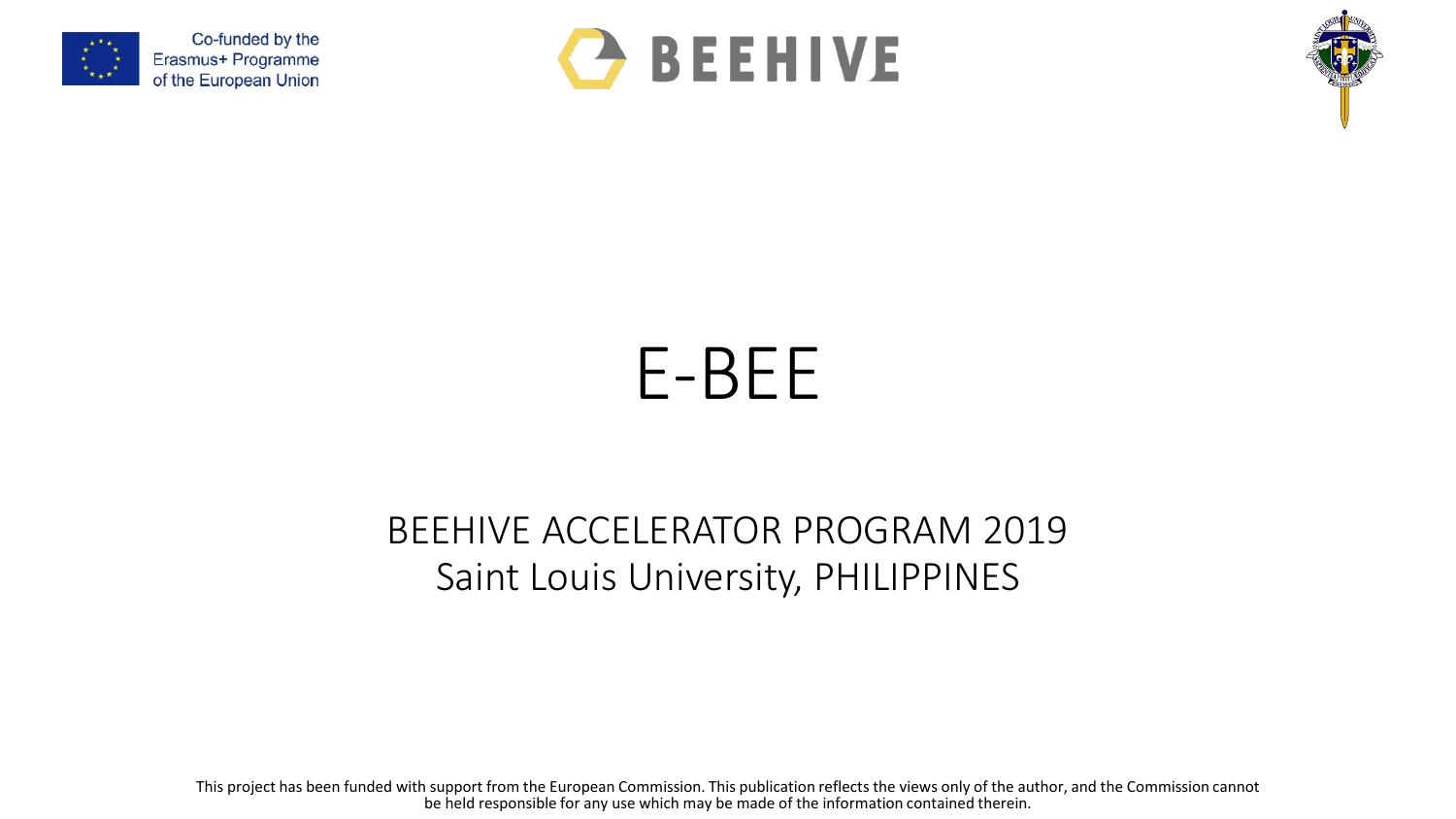





## Team Profile

| Startup Team | E-Bee                                                 |
|--------------|-------------------------------------------------------|
| The Pitch:   | Colony Losses due to extreme hot and cold temperature |
| Name:        | Robert Allen Ancheta                                  |
| Position:    | Team Member                                           |
| Name:        | Derek Klarence Diño                                   |
| Position:    | Team member                                           |
| Name:        | Mark Christian Fajardo                                |
| Position:    | Team member                                           |
| Name:        | Mariel Caligtan                                       |
| Position:    | Team member                                           |
| Name:        | Angelica Cariño                                       |
| Position:    | Team member                                           |
| Name:        | Maria Victoria Castillo                               |
| Position:    | Team member                                           |
| Name:        | Camille Fernandez                                     |
| Position:    | Team member                                           |
| Name:        | Daryl Eyre Lang-ay                                    |
| Position:    | Team member                                           |
| Name:        | Mary Jane Magamba                                     |
| Position:    | Team member                                           |

This project has been funded with support from the European Commission. This publication reflects the views only of the author, and the Commission cannot be held responsible for any use which may be made of the information contained therein.